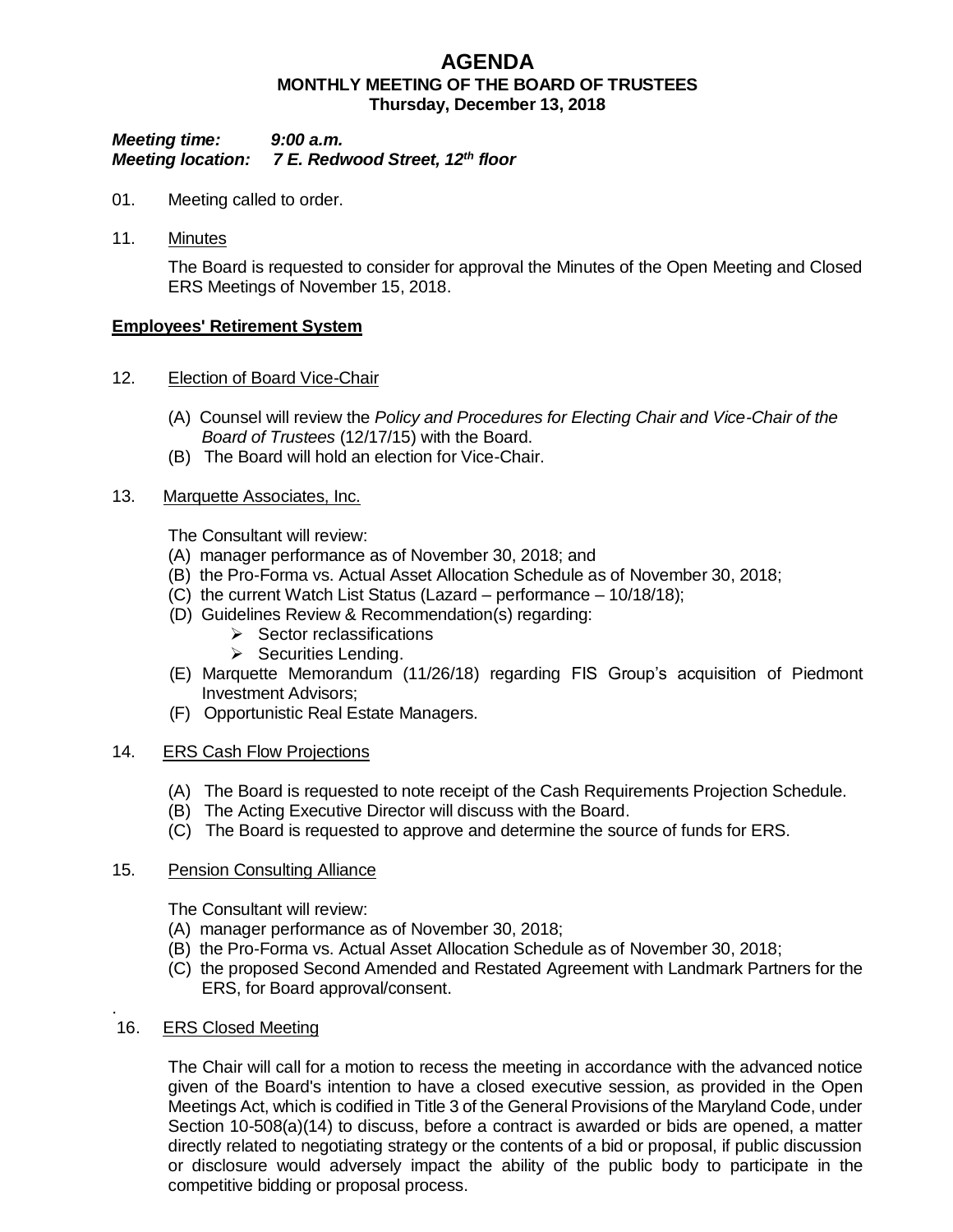### 17. Ratification of Decisions Taken in the Closed Meeting

The Board is requested to ratify the decisions taken during the Closed Meeting.

### 18. Statement of Changes in the Plan Net Assets

The Board is requested to note receipt of the Statement of Changes in the Plan Net Assets as of November 30, 2018.

### 19. Comprehensive Annual Financial Reports ("CAFRs") and Popular Annual Financial Reports ("PAFRs")

- (A) The Board is requested to note receipt of the June 30, 2018 CAFRs and PAFRs for ERS and EOS.
- (B) The Accounting Manager will provide an overview of the reports for the Board.
- (C) The Board is requested to accept the CAFRs and PAFRs.

### 20. Annual Budget for Fiscal Year 2020

- (A) The Board is requested to note receipt of the Proposed Annual Administrative Budget for Fiscal Year 2020. (*The report will be distributed at the Board Meeting.)*
- (B) The Acting Executive Director and staff will review the information with the Board.
- (C) The Board is requested to discuss and approve the budget.

### 21. Benefit Approvals and Decisions of the Hearing Examiners

- (A) The Board is requested to note receipt of and accept the Retirement Benefits Listing for the January 1 payroll according to the attached schedules, and to
- (B) Note the Decisions and Findings of Fact rendered by the Panel of Hearing Examiners.

### 22. 2019 Meeting Schedule

- (A) The Board is requested to note receipt of the updated 2019 Meeting Schedule
- (B) The Acting Executive Director will discuss with the Board

# 23. Project Status Report

The Acting Executive Director will update the Board on various projects.

- > 2019 Benefit Payments Schedule
- $\triangleright$  Manager contracts
- Electronic Device Usage Policy
- $\triangleright$  Staff travel

# 24. ROUTINE ITEMS (To be acted upon collectively)

The Board is requested to collectively note receipt of the following items:

- > Trustee Educational Conferences & Program information.
- $\triangleright$  System Comparison Chart